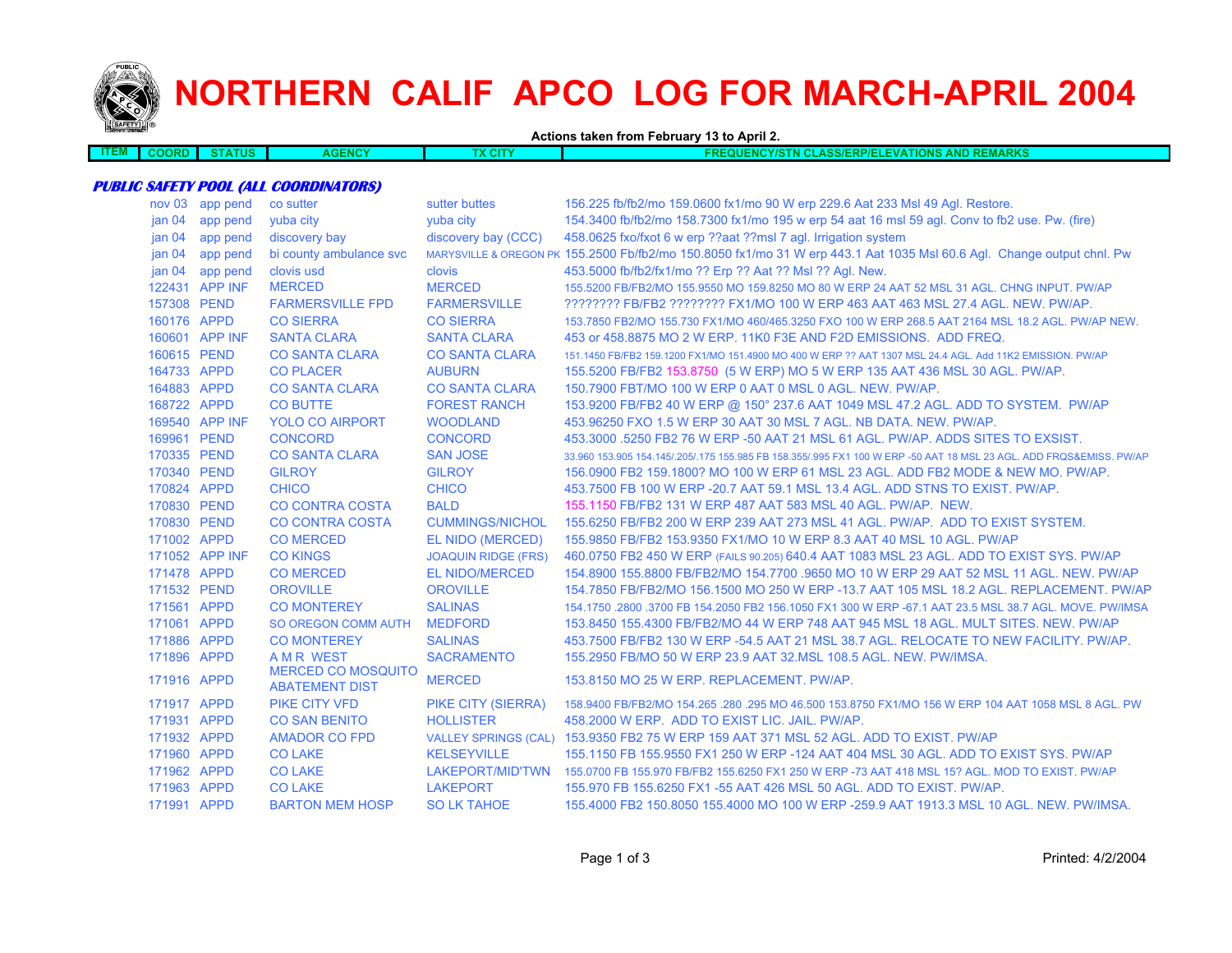|                         | 172047 APPD |                           | <b>CO MONTEREY</b>                           | <b>SALINAS</b>                              | 453,4375 FB2/MO 35 W ERP -54.5 AAT 21 MSL 38.7 AGL, ADD 2ND FREQ TO EXIST, PW/AP.                      |
|-------------------------|-------------|---------------------------|----------------------------------------------|---------------------------------------------|--------------------------------------------------------------------------------------------------------|
|                         |             | 172077 APP INF            | <b>JACKSON RANCHERIA</b><br><b>TRIBAL PD</b> | <b>JACKSON</b>                              | 460.1000 FB2/FX1/MO 126 W ERP -27? AAT 1206? MSL 12 AGL, PW/AP, NEW/REPLACEMENT.                       |
|                         | 172196 APPD |                           | <b>CO CALAVERAS</b>                          | <b>COPPEROPOLIS</b>                         | 151,1150 FB2/MO 155,9700 FX1/MO 120 W EERP 40.8 AAT 584 MSL 30 AGL. NEW, PW/AP                         |
|                         | 172225 APPD |                           | <b>STANISLAUS COMM SVC</b><br><b>AGENCY</b>  | <b>MODESTO</b>                              | 453.7500 FB2/MO 25 W ERP 0.8 AAT 9.4 MSL 12.5 AGL. NEW. PW/AASHTO                                      |
|                         | 172323 APPD |                           | <b>CSU FRESNO</b>                            | <b>FRESNO</b>                               | 453,5000 FB2/FX1/MO 25 W ERP 25.4 AAT 102 MSL 24 AGL, NEW, PW/AP                                       |
|                         | 172372 PEND |                           | <b>SEASIDE</b>                               | <b>SEASIDE (MON)</b>                        | 458.0625 FXO/FXOT 2 W ERP ?? AAT 9 MSL 12.1 AGL. Irrigation system. NOTE AGL. PW/AP.                   |
|                         | 172425 APPD |                           | ST CA: CDF                                   | <b>GRASS VALLEY</b>                         | 151.2800 FB 31.9800 159.3900 FX1 110 W ERP 176.8 AAT 953.1 MSL 30.5 AGL. MODS. PW/AP                   |
|                         | 172450 APPD |                           | PATTERSON DIST AMB                           | PATTERSON                                   | 155.2650 MO 60 W ERP. RESTORAL. PW/IMSA.                                                               |
|                         | 172496 APPD |                           | <b>WALNUT CREEK</b>                          | CO CONTRA COSTA                             | 453/458.0875 2474 MO 2 W ERP. BOMB ROBOT.                                                              |
|                         |             |                           | 172517 FREQ HLD CO GLENN                     | <b>FRUTO/WILLOWS</b>                        | ???.???? FB/MO 2 W ERP ?? AAT 488 MSL 20 AGL. REQUESTS TWO NEW PAIRS UHF. PW/AP.                       |
|                         | 172522 APPD |                           | ST CA: CDF                                   | <b>STATEWIDE</b>                            | 151.1525 .1675 .1875 .2575 .3025 .3175 3325 .3475 .3625 .3775 .3925 .4525 .4675 MO 100 W ERP.NB. PW/AP |
|                         | 172522 APPD |                           | ST CA: CDF                                   | <b>STATEWIDE</b>                            | 159.2175 .2775 .2925 .3075 .3225 .3375 .3525 .3675 .3825 .3975 MO 100 W ERP. NB. PW/AP. 7020 UNITS     |
|                         | 172597 APPD |                           | <b>WEYERHAUSER CORP</b>                      | <b>SALINAS</b>                              | 72.06 08 32 44 52 60 75.44 52 60 MO 1 W ERP. WB VOICE IG/PCIA.                                         |
|                         | 172827 APPD |                           | <b>FAIRFIELD</b>                             | <b>FAIRFIELD</b>                            | 458.98750 FXO/FXOT 2 W ERP -55.2 AAT 5.8 MSL 7 AGL. NB/F1D. PW/AP                                      |
|                         | 172842 APPD |                           | <b>CO MONTEREY</b>                           | <b>CO MONTEREY</b>                          | 453.8000 FBT 35 W ERP GPS/RTK. PW/AASHTO                                                               |
|                         | 172849 PEND |                           | <b>BERKELEY</b>                              | <b>BERKELEY</b>                             | 460.3000 .4000 .4750 FB/FB2/FB2S/FX1/MO 200 W ERP -40.4 AAT 2 MSL 24.4 AGL. ADD FREQS. PW/AP           |
|                         |             | 172859 APP INF            | <b>HEALDSBURG</b>                            | <b>HEALDSBURG</b>                           | ???.???? FB/MO 100 W ERP ?? AAT 36.5 MSL 50.2 AGL. NEW. PW/APLS. QUESTION COORDS.                      |
|                         | 172959 APPD |                           | <b>DAVIS</b>                                 | <b>DAVIS</b>                                | 453&458, 0625 FXO/FXOT 2 W ERP, IRRIGATION SYSTEMS, PW/AP, REPLACEMENT.                                |
|                         | 172816 APPD |                           | <b>BOULDER CREEK FPD</b>                     |                                             | BOULDER CRK(SCRU) 453.03750 MO 2 W ERP. PERSONEL MONITORING SYSTEM. PW/AP                              |
|                         | 173021 APPD |                           | BARREL TEN QUARTER CIRCLE ESCALON            |                                             | 173.33750 FXO/MO 20 W ERP 13.1 AAT 29 MSL 11 AGL. IG/FIT                                               |
|                         | 173003 APPD |                           | <b>CO TULARE</b>                             | <b>PORTERVILLE</b>                          | 453.4750 .8500 (NB) .9750 (WB) FB/FB2 175 W ERP 172.7 AAT 348 MSL 15.8 AGL. ADD TO EXIST SYS. PW/AP.   |
|                         | 173110 APPD |                           | <b>LINCOLN</b>                               | <b>LINCOLN</b>                              | 156.090 FB/FB2/MO 159.2100 FX1/MO 180 W ERP 34.1 AAT 109 MSL 36.6 AGL. MINOR MODS-EXISTS. PW/AP        |
|                         | 173116 APPD |                           | ST CA: DOT                                   | <b>OAKLAND</b>                              | 47.0200 .0600 110 W EERP -11 AAT 9.1 MSL 73.8 AGL. MINOR MODS. PW/AP.                                  |
|                         |             | 173167 ADJ STATE CO KINGS |                                              | <b>CO KINGS</b>                             | 460.0750 .1250 .5500 FB2/FX1/MO 50 W ERP 690 AAT 672 MSL 18.2 AGL. WB DATA, MULTI SITES, PW/AP         |
|                         | 173249 APPD |                           | <b>ROSEVILLE</b>                             | <b>ROSEVILLE</b>                            | 453.4500 FB/FB2/FX1/FXOT/MO 100 ERP 50.3 AAT 46 MSL 60.8 AGL. NB -F2 & F3. PW/AP.                      |
|                         |             | 173256 new 3/16           | CO CONTRA COSTA                              | BALD, ROCKY, CUMM, PL<br>HL, KREGOR, NICHOL | 159.7350 FB/FB2/MO 154.2050 FX1/MO 28 W ERP VARIOUS AAT, MSL, AGL. MODS. PW/AP                         |
|                         |             | 173258 new 3/16           | CO CONTRA COSTA                              | KREGOR, HIGHLAND, PL<br>HILL, PITTSBRG      | 159.6150 FB/FB2/MO 154.2050 FX1/MO 36 W ERP VARIOUS AAT, MSL, AGL. MODS. PW/AP                         |
|                         |             | 173262 new 3/16           | CO CONTRA COSTA                              | KREGOR, MTZ, PL HILL,<br>ROCKY, BALD, CUMM  | 160.1110 FB/FB2/MO 151.0250 FX1/MO 300 W ERP VARIOUS AAT, MSL, AGL. MODS. PW/AP                        |
|                         |             | 173265 APP INF            | <b>MTN VALLEY USD</b>                        | HAYFORK (TRI)                               | 155,2200 FB/MO 69.5 W ERP -315.9 AAT 718 MSL 12 AGL, RESTORE, PW/AP                                    |
|                         |             | 173292 APP INFO TURLOCK   |                                              | <b>TURLOCK</b>                              | 458.0875 FXO/FXOT 7 W ERP ?? AAT ?? MSL ?? AGL. NB F1D. NEW. SPRINKLERS. PW/AP                         |
|                         | 173381 PEND |                           | CO MENDOCINO                                 | <b>UKIAH</b>                                | ???.???? MO 5 W ERP. PW/AP                                                                             |
|                         |             |                           | 173387 NEW 3/18 CORTE MADERA                 | <b>CORTE MADERA</b>                         | ???.???? FB/FBS/MO 92 W ERP 28 AAT 49 MSL 64 AGL. NEW. PW/AP                                           |
|                         | 173415 APPD |                           | <b>TRACY</b>                                 | <b>TRACY</b>                                | 154.7250 FB/MO 453.9750 FB/FB2/MO 200 W ERP 7.6 HAAT 15 MSL 46 AGL. PARTIAL REINSTATE. PW/LS           |
|                         | 173421 PEND |                           | CO DEL NORTE                                 | <b>CRESCENT CITY</b>                        | 153,9800 FB2 155,0850 MO 300 W ERP -9.0 HAAT 17.1 MSL 39 AGL, ADDED STN, PW/AP                         |
|                         |             | 173577 FREQ HOLD ROCKLIN  |                                              | <b>ROCKLIN</b>                              | 455.6250 FB/FB2/MO 156.1500 FX1/MO 45 W ERP 11.3 AAT 87 MSL 8.8 AGL. Del 155.5650. Conv to fb2. PW/AP  |
| <b>470-512 MHz POOL</b> |             |                           |                                              |                                             |                                                                                                        |

|             | nov 02 app pend st ca: oes |               | bay area (coord chnl) | ???.???? Fb/fb2/fx1/mo ?? W erp ?? Aat ??msl ??agl. Bay inter-agency intercom. |
|-------------|----------------------------|---------------|-----------------------|--------------------------------------------------------------------------------|
| 170597 APPD |                            | R SUSAINATHAN | LOS GATOS             | 484.83750 FB6/MO 500 W ERP 715 AAT 1023.6 MSL 52.4 AGL, NEW, IG/PCIA.          |
| 170663 APPD |                            | JOSE FRANCIS  | LOS GATOS             | 484,98750 FB6/MO 500 W ERP 716 AAT 1023.6 MSL 52.4 AGL, NEW, IG/PCIA.          |
| 173565 APPD |                            | RFC WIRFLESS  |                       | MT PRESSON(S CLA) 484/487.33750 MO 25 W ERP. ADDS MO TO EXIST FB6. IG          |

#### **800 MHz PUBLIC SAFETY (GP, YP, GF, YF)**